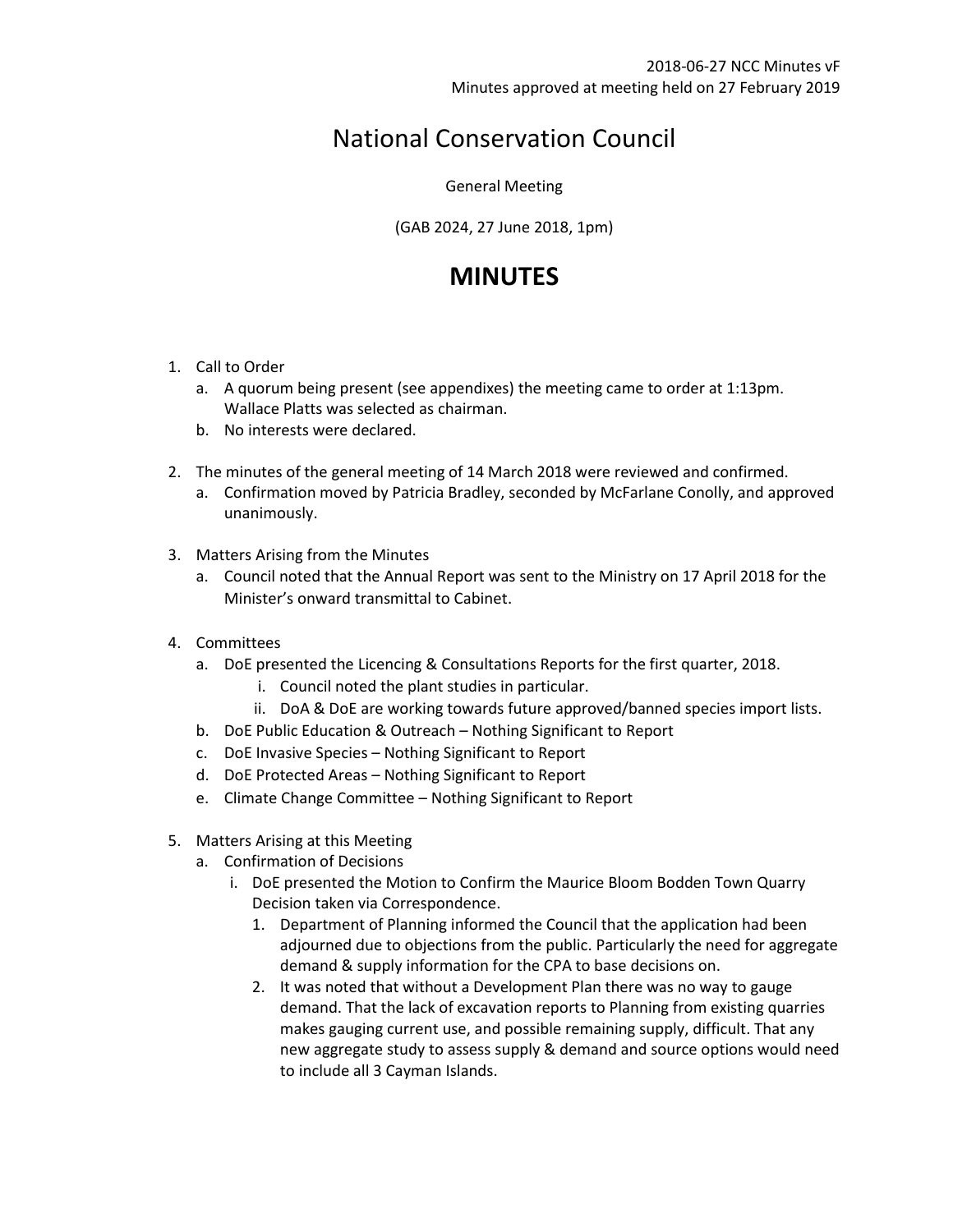- 3. Approval of the motion was moved by McFarlane Conolly and seconded by Patricia Bradley. It was approved with 5 votes in favour, no objections and 2 abstentions.
- ii. DoE presented the Motion to Confirm the 2018 Protected Areas Nominations Public Consultation.
	- 1. Public response has been slow so far but more advertising will be forthcoming.
	- 2. Approval of the motion was moved by Patricia Bradley and seconded by McFarlane Conolly. It was approved unanimously. (7 votes in favour, no objections, no abstentions.)
- iii. DoE presented the Motion to Confirm the Crymble Events Site Decision taken via Correspondence.
	- 1. After discussion the motion to approve was moved by McFarlane Conolly and seconded by Patricia Bradley. It was approved with 5 votes in favour, no objections and 2 abstentions.
	- 2. Discussion
		- a. The need for greater clarity on when opinions will no longer be received by the CPA and sustained effort by the DoE and Council to meet these deadlines was recognised.
		- b. There was concern that legally the CPA must take Council advice into account and that late submission may not be a suitable defence if the CPA were challenged. Though recognising that decisions cannot be unduly delayed. It may be that Council will have to formally notify Planning when additional time is needed to produce and consider full screening opinions rather than using informal communications and best efforts to meet timelines designed for less impactful applications.
		- c. Clarification is needed on whether land clearing is a part of or separate from other applications/permissions.
		- d. Council decided that, going forwards, decisions by correspondence should be treated as 'negative resolutions' whereby lack of response by the close of the decision period would imply agreement with the proposal. With the decision period set to allow time for DoE to respond to Planning on the Council's behalf, within the requisite timelines. Alternately Planning would be informed in a timely manner if additional consultation time were required, for example when additional information is sought, or meetings with the proponent occur – as occurred with the Crymble proposal – in order to provide informed advice to the CPA.
		- e. Council noted that it was disappointed in the CPA decision not to consider its advice even though received several days before the CPA meeting and requested Planning provide notification in the future if input is not received in time.
		- f. Council was concerned that their conditions were not taken up and the lack of clarity regarding permission for previous clearing and filling of the site. Council requested the Department of Environment to work towards resolution of these issues in this case, if possible.
- b. DoE presented the Motion to Publish the Mangrove Conservation Plan for Public Consultation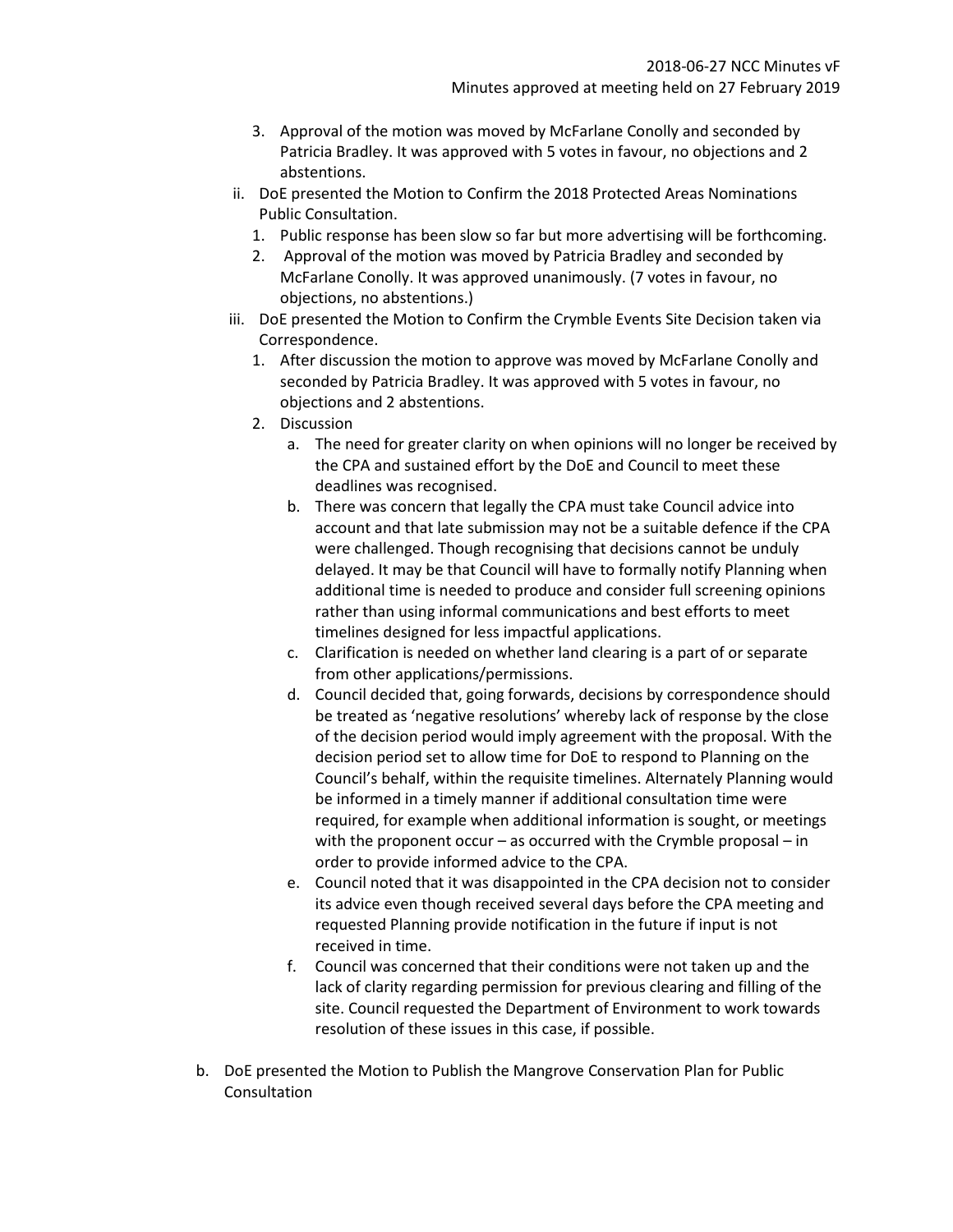- i. It was noted that the 28 day public consultation period is a minimum time after public advertisement of the Plan.
- ii. Council requested that the consultation be supported by public education and outreach as there was information in the proposed plan it would be valuable for the public to know.
- iii. Approval of the Motion was moved by Patricia Bradley and seconded by Adrian Estwick. It was approved with 6 votes in favour, none against, and 1 abstention.
- 6. Next Meeting
	- a. It was noted that the next General Meeting is scheduled for 19 September 2018, at 1pm in GAB 2024 (in Grand Cayman).
- 7. Any Other Business
	- a. DoE proposed a Protected Area Nomination in the Central Mangrove Wetland.
		- i. Two Central Mangrove Wetland parcels are newly available for protection. One parcel was previously nominated and has now come in to  $9/10<sup>th</sup>$  Crown ownership. The second parcel is under sale agreement for development as a quarry but the seller and developer are now interested in changing that to a sale for conservation.
		- ii. DoE proposed that Council consider these nominations, pending confirmation that they meet the screening criteria for land for acquisition. (The Central Mangrove Wetland has previously been assessed by the Council as land that is suitable for conservation and of high rank among areas previously considered for acquisition as Protected Areas.)
		- iii. Council noted that the second site is in an area which the Aggregate Advisory Committee has historically not recommended quarries be approved for logistical, geologic and conservation reasons. Therefore it is possible that the proposed use of the land would not be approved. While this makes subsequent residential development approval the most likely eventual use of this land even that approval is not guaranteed, nor is the logistical, geologic and financial suitability of the land for residential development clear. This makes acquisition for conservation purposes possibly the highest public value use of this land.
		- iv. It was agreed that considering the nominations separate from the standard nomination periods was only a change in the Council's internal systems and would still meet the legal requirements set out in the National Conservation Law.
		- v. Council agreed in principle to consider these two nominations. DoE would conduct the assessments and prepare the formal nominations for Council consideration.
	- b. Council noted that the 2018 Protected Area Nominations Period is now open (15 June to 15 September) and will be advertised during the nomination period.
- 8. Adjournment
	- a. There being no other business the meeting adjourned at 2:25pm.